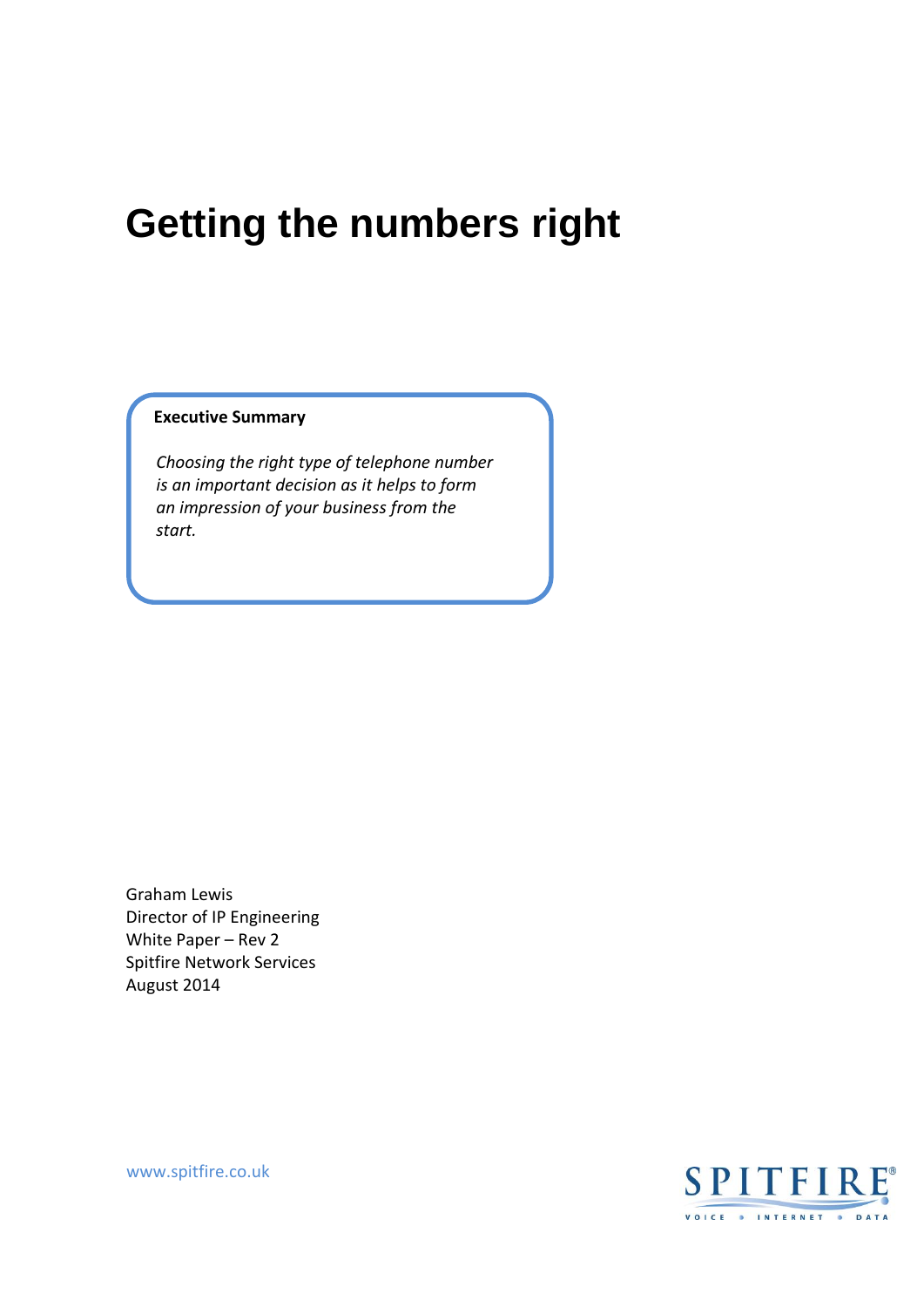#### **First Impressions Count**

When choosing a telephone number for your business, first impressions count and when calling your business, the type of telephone number you have may make a difference about whether you receive a call at all.

With scandals innocently involving national treasures such as Ant and Dec in "premium number" mischarging, mobile operators charging to "freephone numbers" wide variations in tariffs and much confusion over 08 numbers customer are, rightly, wary about telephone numbers and which to trust. No business wants to put up barriers to potential customers making that first telephone call to them so what type of telephone number should a business choose?

*"Using a mobile number sends a signal that you are a one man band."*

For a sole trader, out on the road, people will understand that you are mobile all day and that is the nature of your business. This may be ok for certain types of business but will not necessarily give the best impression for a business with ambitions to grow beyond one man and a mobile. People also worry that mobile numbers could just be a pay as you go mobile that disappears as quickly as the trader does!

Originally 070 personal numbers were designed to give people a number that followed them around, but smart call diverts and the ability to port numbers more easily has really put these numbers in decline. The added uncertainty over cost (up to £1.50 per minute and a call set-up fee) has led to mistrust and confusion. 0800, 0808 and 0500 numbers are free from BT landlines (many mobile operators charge) but you, as the call recipient, will be billed the call costs. For a mass consumer oriented business this might be attractive to end users but may prove expensive to you if you have a low conversion rate of calls to sales. In a B2B environment most businesses accept and expect that they will bear the cost of making a call to a supplier so having a "freephone number" is seen as a necessary cost to the business.

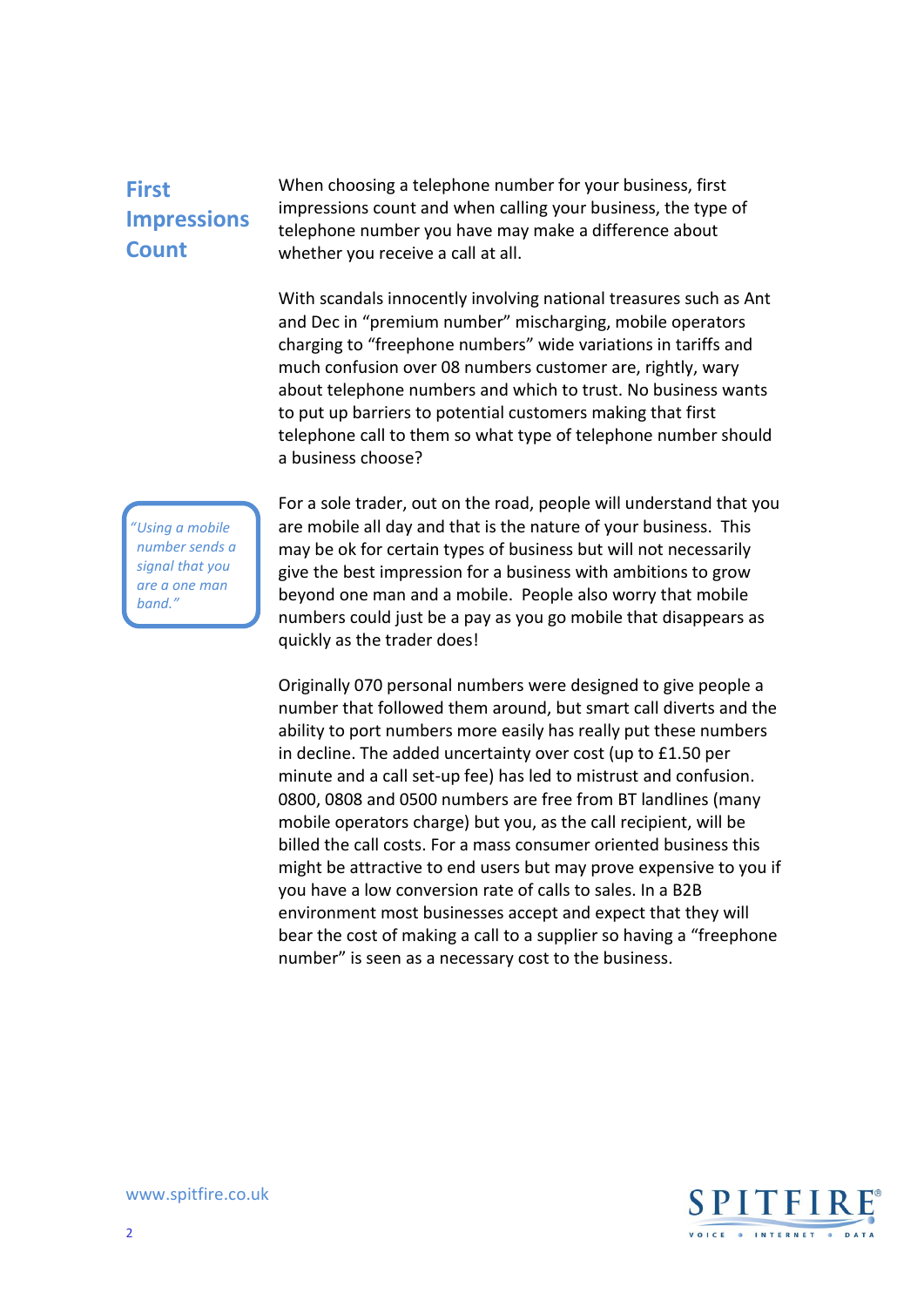*"Ofcom wants to make all calls to freephone numbers, actually free."*

Mobile network operators that charge for 08 numbers are forced to play a message that" calls to this number may be charged". Often no tariff which may be up to 40p per minute is stated. This may put some people off defeating the point of paying for a "user friendly" number. At the time of writing Ofcom wants to make all calls to "freephone numbers" actually free and is consulting on the issue. Until then the practice of some operators charging for calls to "freephone numbers" has somewhat eroded their intended purpose.

08 business rate numbers were designed to allow businesses to have a single national number but within them there are a range of options from 0843 and 0844 numbers to the more well-known 0845 and 0870 numbers. The charges to these calls vary widely The newer 0871/2/3 services have additional elements of regulation in them but whether that will increase consumer confidence or cause more confusion will wait to be seen.

As of June 2014, it was contrary to Ofcom regulations to provide an 0845, 0870 or similar number for customer service and complaints lines. The relevant law was passed in December 2013 as part of 'The Consumer Contracts Regulations 2013' and came into force on 13 June 2014. The driving force behind these changes is simple: "Customers should not be made to pay extra for attempting to rectify problems which are not their fault".

It is important to note that these changes only apply to customer service and complaint lines. Companies will still be able to use 0845 numbers for advanced support services such as technical advice, so long as the charges are clearly advertised. Services specifically paid for through the cost of the call (for example horoscopes and television voting) and sales lines are also unaffected.

Organisations using 0845 or similar numbers for customer service and complaint lines, should switch to either a geographical number or, if they still require the technological benefits of an 0845 number, an 03 non-geographic number (see below).

The 09 premium rate numbers are now well known, notorious even. These are the numbers typically used for telephone voting and have variable tariffs and revenue splits for operators. The problem for businesses using them is that the widespread

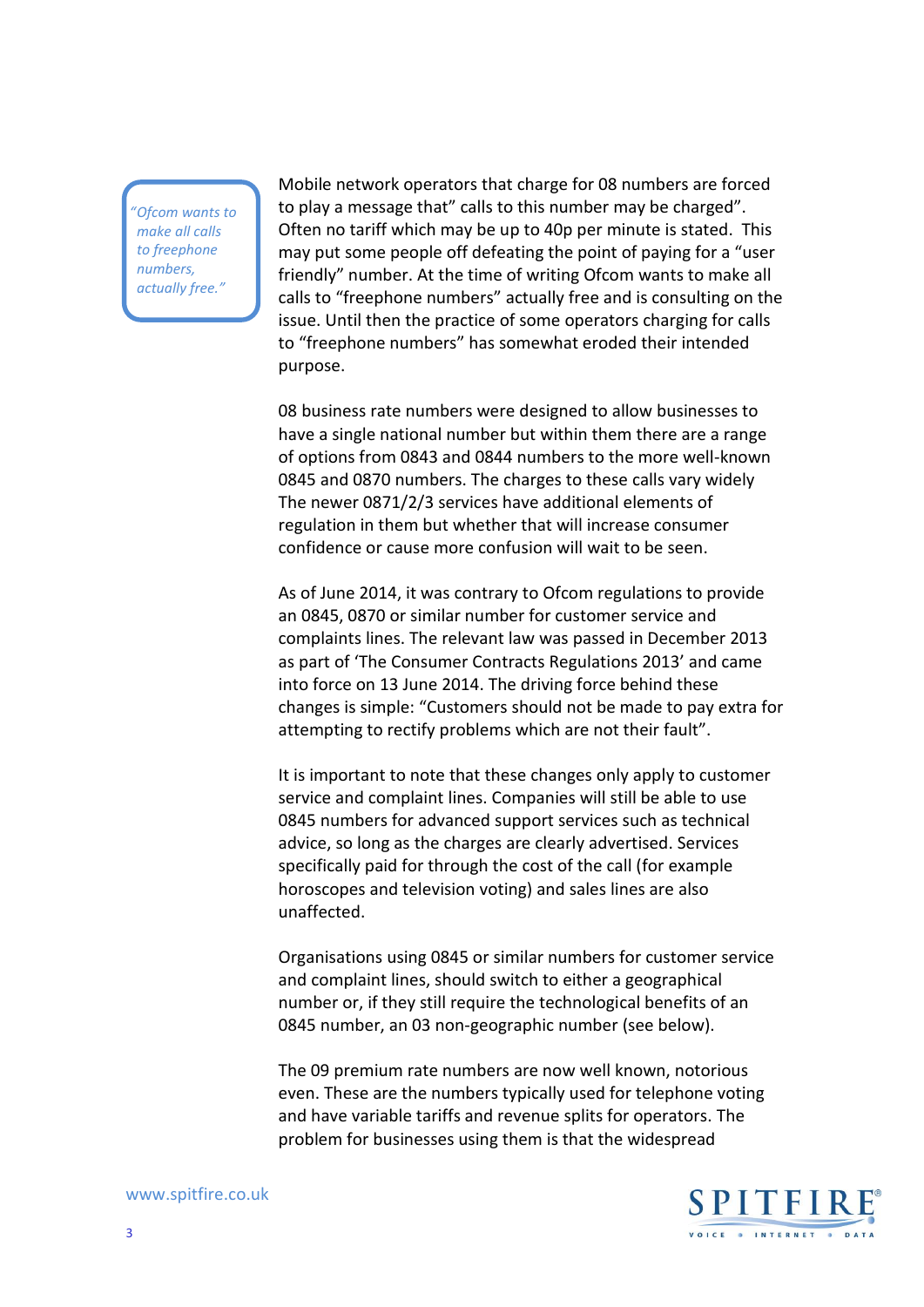reporting of premium rate number scams make people wary of dialling them. Asking someone to call you back on a 09 number may not elicit many responses especially as many companies bar calls to such numbers on their telephone systems.



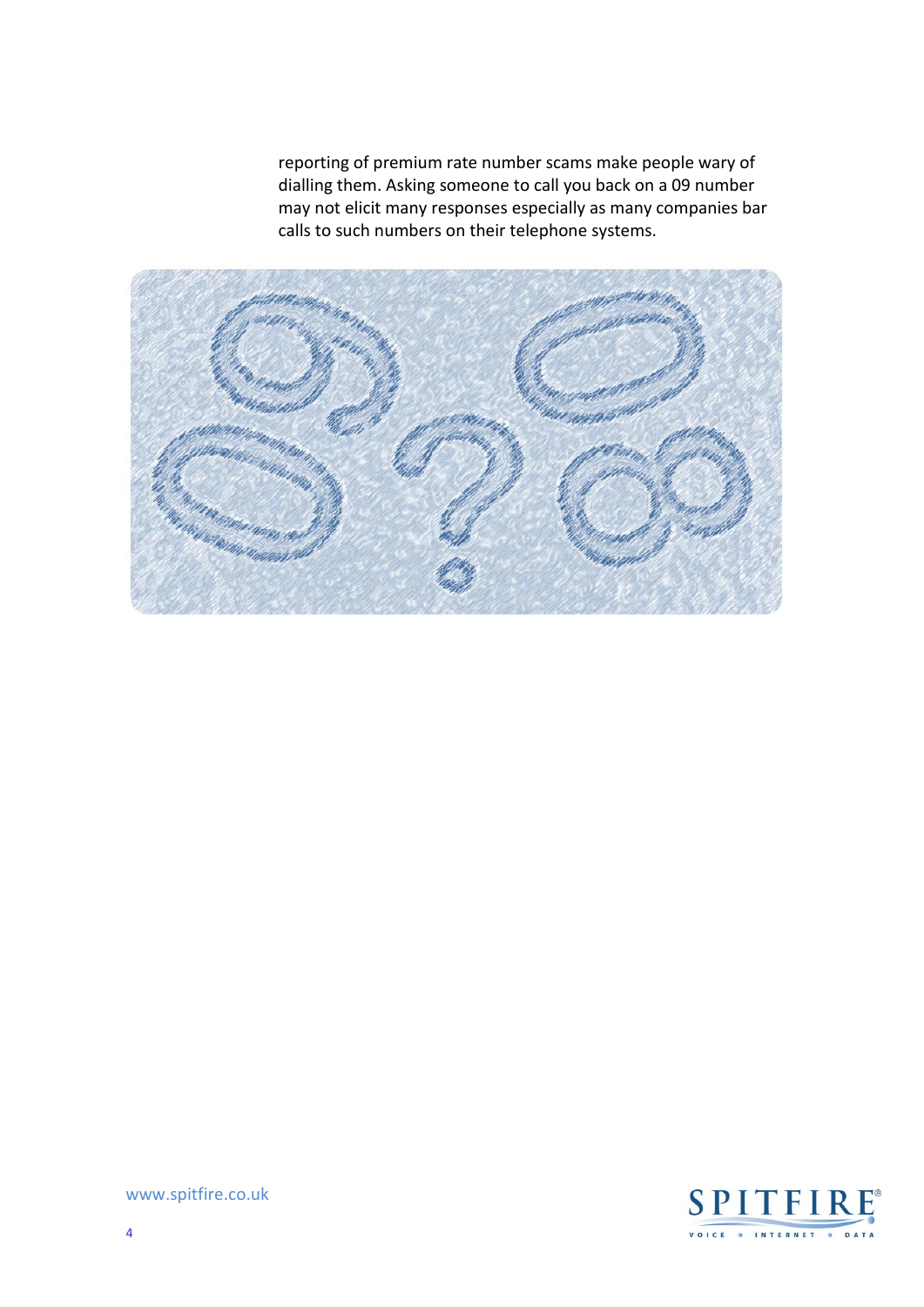## **Geographic & Non Geographic Numbers**

03 numbers are non geographic numbers, they are not tied to any specific location but calls cost the same to the caller as geographic numbers. Ofcom regulations forbid operators for charging any more for these than national numbers and must be included in inclusive packages the same way as geographic numbers. The regulation makes them consumer friendly but public awareness of them is poor. No one knows where "03" area code is so they are not bothered about location or may confuse them with premium rate numbers.



A geographic number gives the impression that you at least have a building with a telephone line attached to it. These are numbers beginning 01 or 02 and due to the way historically that telephone network was built the first 3 to 5 digits are an "area code" that belong to a specific town or city.

They are traditionally associated with landlines tied to a local exchange. The problem traditionally with using landlines for business if you are a one man band was that the number has to always be manned, forwarded elsewhere using smart divert services or hope that a caller would leave an audible answerphone message.

Geographic numbers tie a business down to an area which may be exactly what you want to demonstrate that you are a local business serving a local area. For a national business having a number in a major metropolis like London or Birmingham is what people expect. The mini backlash against 0845 numbers has led to people wanting to hunt down the "real" geographic number that is behind the number. The benefit that callers see for geographic numbers is that they are normally bundled in with call packages so removing the fear of a large cost of dialling anonymous 0845 number. Geographic numbers may be old fashioned but maybe at the moment old fashioned to some people is more trustworthy.

Small businesses can have the best of both worlds with geographic numbers and the flexibility of being able to route calls to wherever they can be answered. Even the smallest of businesses can have multiple geographic numbers even if they don't have a physical presence in that area.

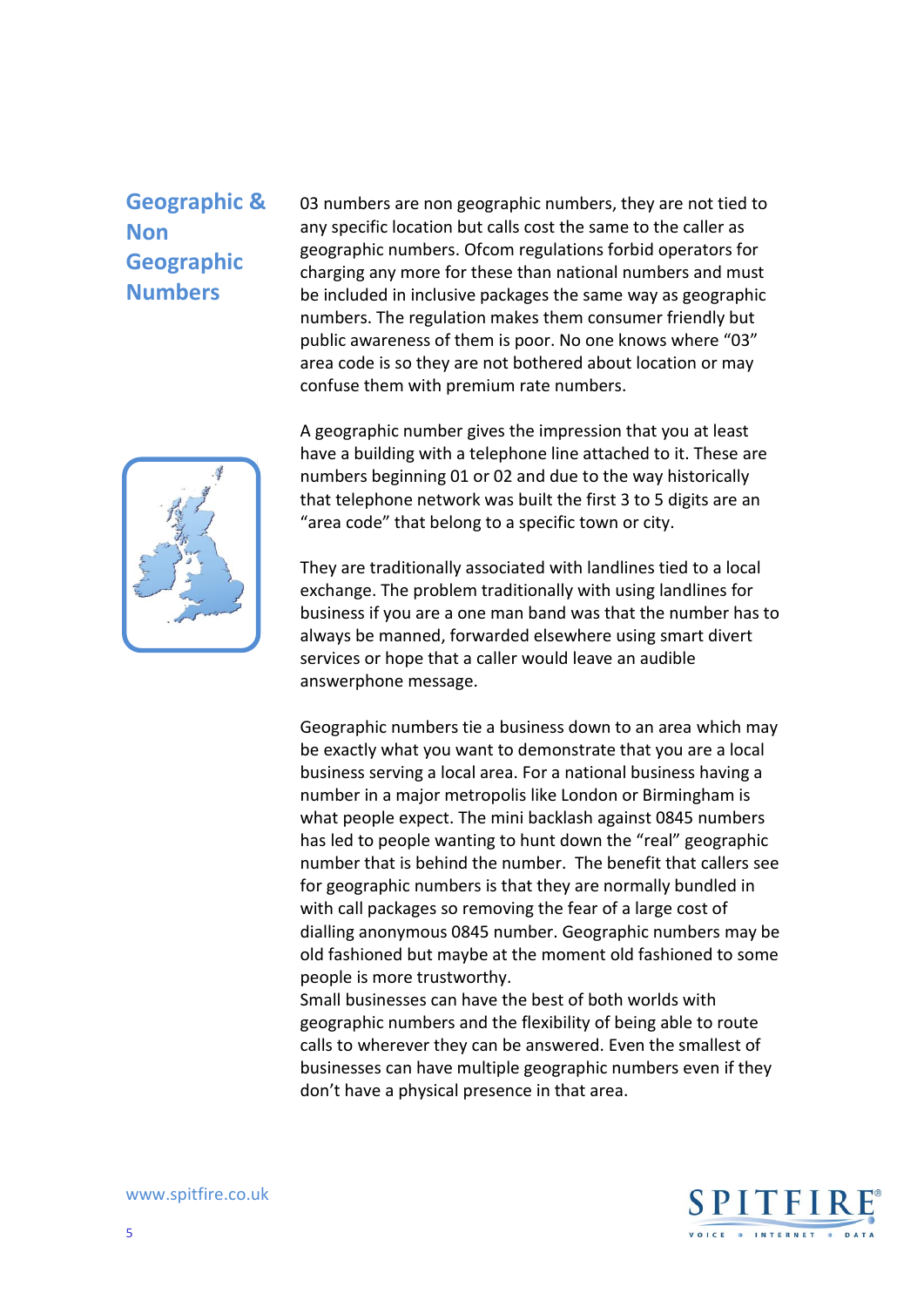On Spitfire's hosted cloud based telephone system, SIP Communicator™ customers can choose multiple geographic number from any UK area and have them all route into their hosted telephone system which can be answered from anywhere with internet connectivity or diverted to a another number. It enables businesses to set up a "virtual office" in an area long before they have to think about opening an office there allowing them to build a customer base or experiment with local sales campaigns first.

In summary choosing the right type of telephone number is an important decision as it helps to form an impression of your business straight away!